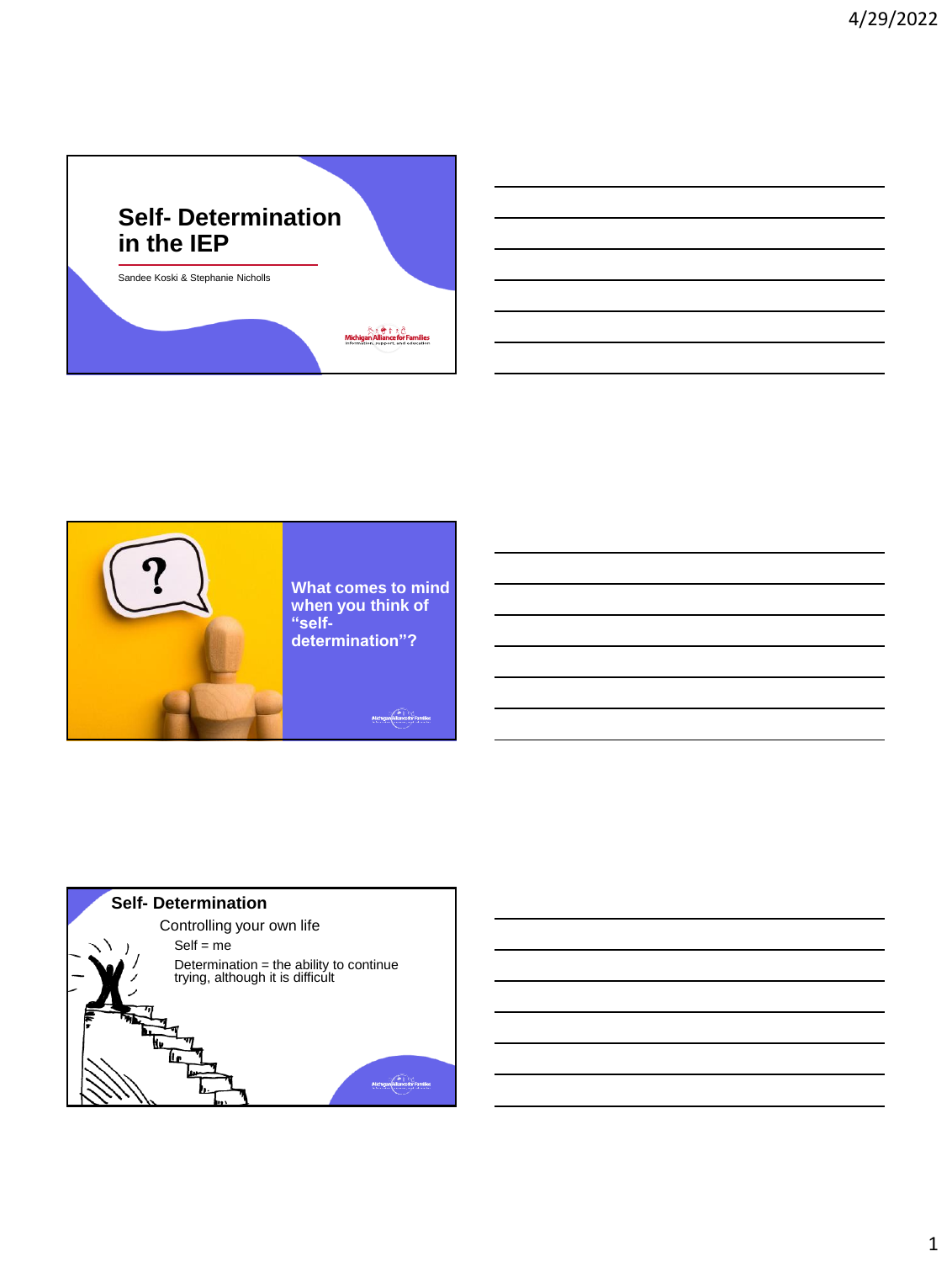# **What is Self-Determination?**

- Knowing and believing in yourself
- Knowing what you want your future to be and how to make plans to achieve this future
- Knowing what supporting you need to take control of your life

Michigan (Illian e for Families



| <b>Present Level of Academic</b><br><b>Achievement and Functional</b><br>Performance (PLAAFP)                                                                                             | • Current Snapshot of the student          |  |
|-------------------------------------------------------------------------------------------------------------------------------------------------------------------------------------------|--------------------------------------------|--|
| Goals                                                                                                                                                                                     | . Skill or behavior the student will learn |  |
| . Assure access to regular education classes,<br><b>Supplementary Aids and</b><br>other education-related settings, and in<br><b>Services</b><br>extracurricular and nonacademic settings |                                            |  |
| <b>Individualized Education Program</b>                                                                                                                                                   |                                            |  |

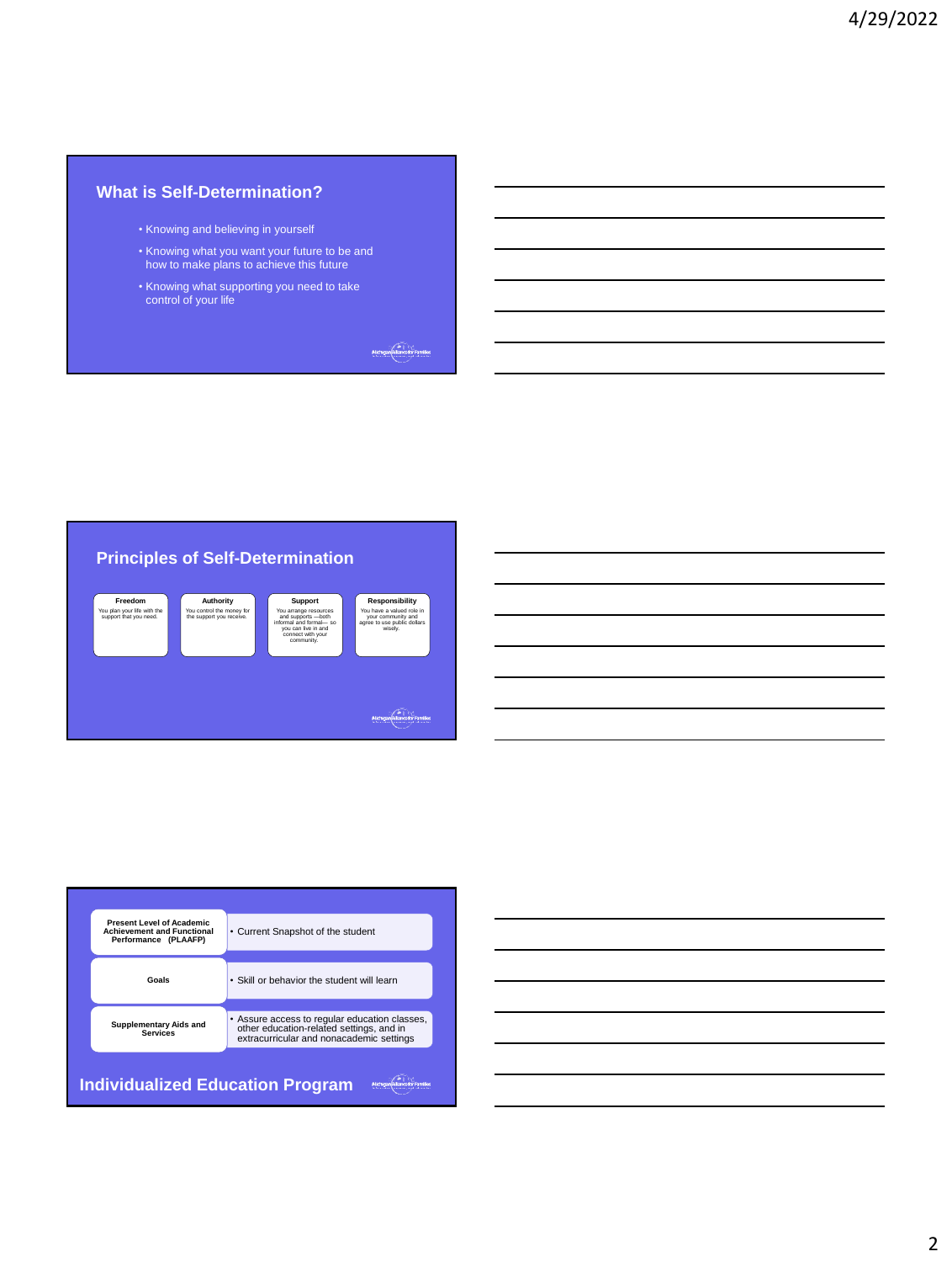# **Self-Determination**  $63$  $\begin{picture}(20,10) \put(0,0){\line(1,0){10}} \put(15,0){\line(1,0){10}} \put(15,0){\line(1,0){10}} \put(15,0){\line(1,0){10}} \put(15,0){\line(1,0){10}} \put(15,0){\line(1,0){10}} \put(15,0){\line(1,0){10}} \put(15,0){\line(1,0){10}} \put(15,0){\line(1,0){10}} \put(15,0){\line(1,0){10}} \put(15,0){\line(1,0){10}} \put(15,0){\line(1$

| <b>Contract Contract</b> |
|--------------------------|
|                          |
|                          |
|                          |
|                          |
|                          |
|                          |



| <u> 1989 - Andrea Andrew Maria (h. 1989).</u> |  | and the control of the con- |
|-----------------------------------------------|--|-----------------------------|
|                                               |  | ___                         |
|                                               |  |                             |
|                                               |  |                             |



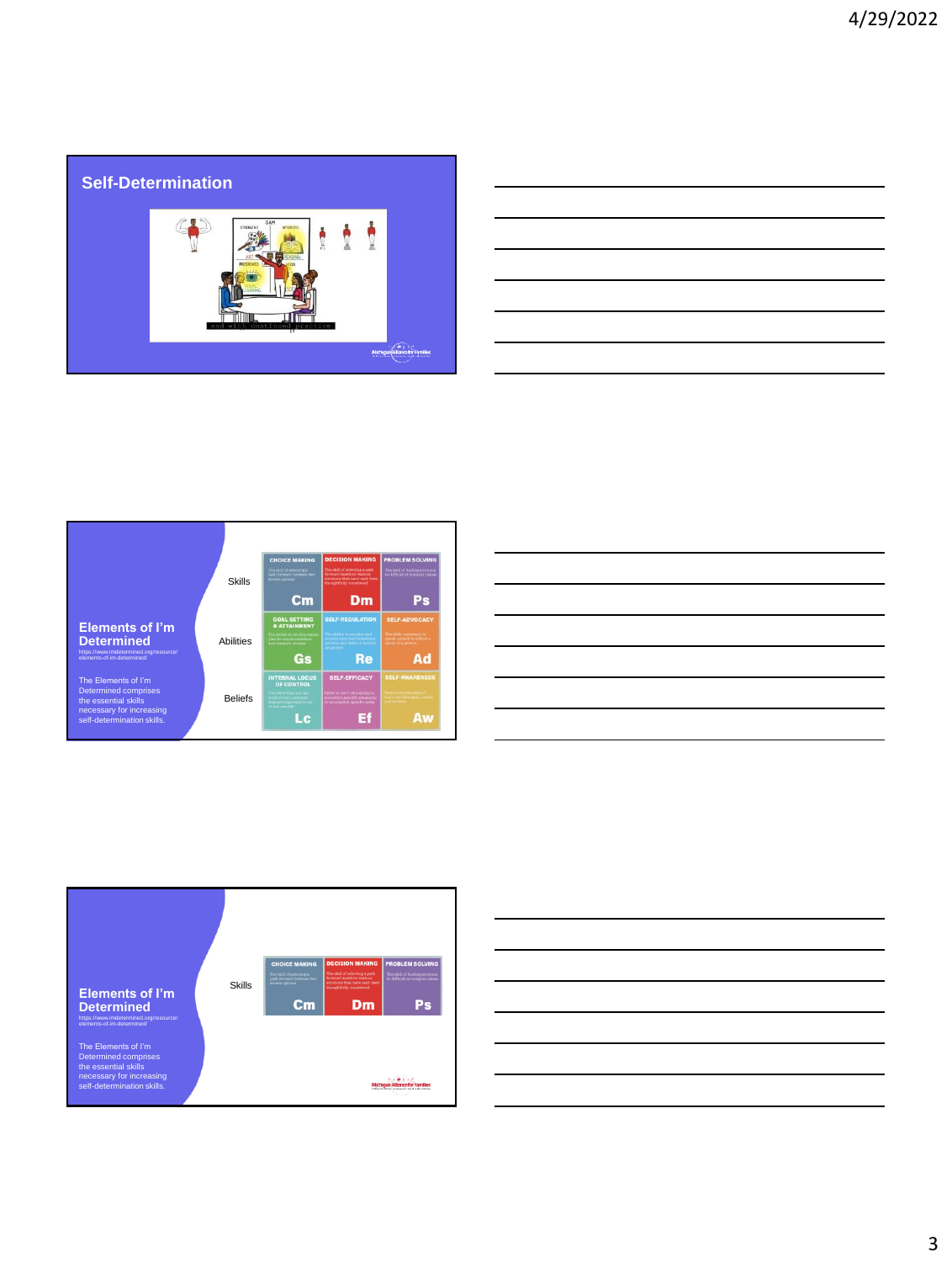# **Elements of Self-Determination - Skills**

- Choice Making: the Skill of selecting a path forward between two known options
- Decision Making: the skill of selecting a path forward based on various solutions that have been thoughtfully considered
- Problem-Solving: the skill of finding solutions to difficult or complex issues Michigan Hisnochor Families



| <b>PLAAFP</b>                                    | • Checklists of current skills<br>• Experience                                                        |
|--------------------------------------------------|-------------------------------------------------------------------------------------------------------|
| Goals                                            | • Organization<br>• Using a T chart<br>• Identify alternatives                                        |
| <b>Supplementary</b><br><b>Aids and Services</b> | • Increase wait time<br>• Break assignments into smaller steps<br>• Use a planner with time estimates |
| <b>Skills in the IEP</b>                         |                                                                                                       |

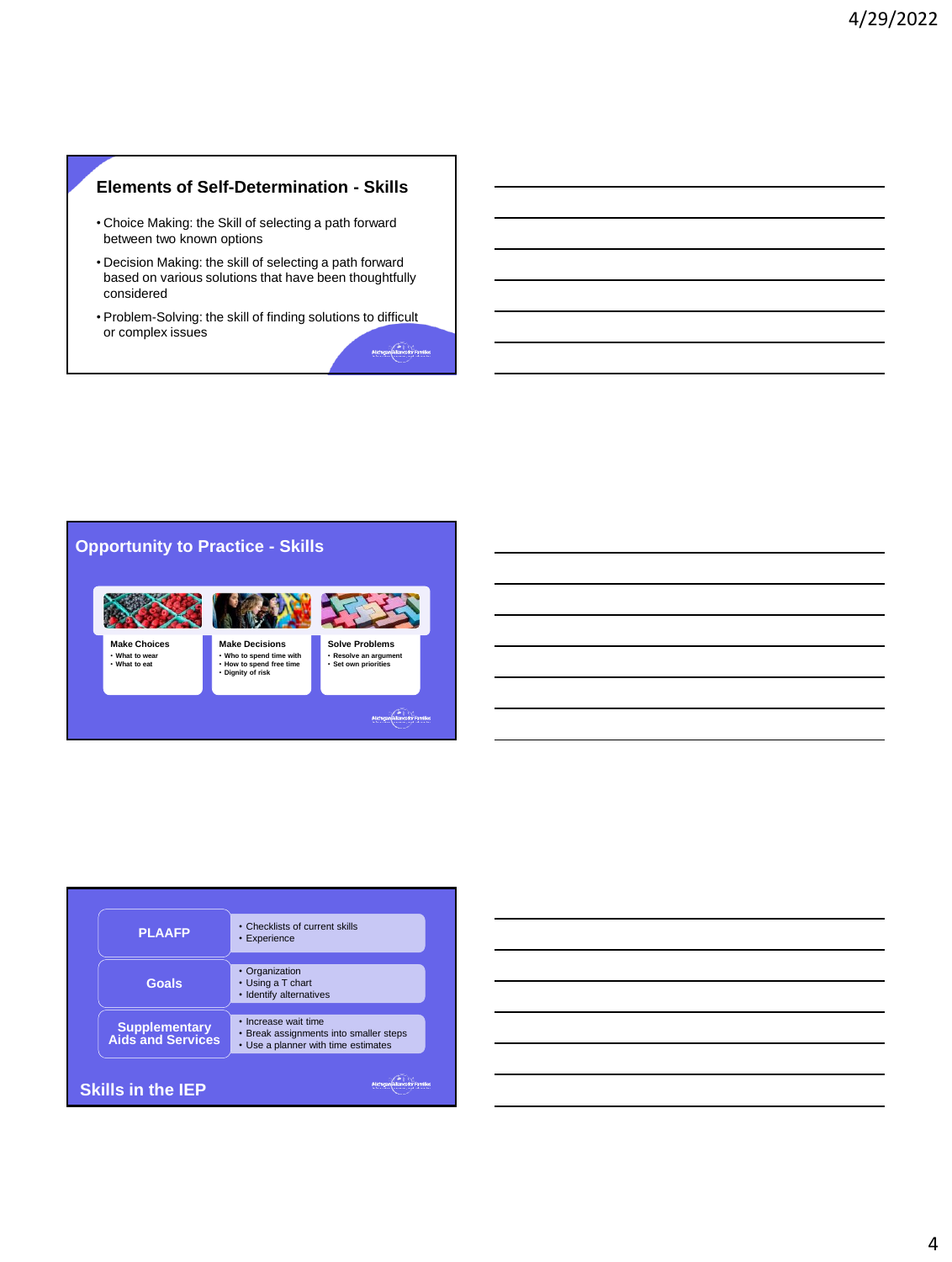

| <u> 1989 - Johann Stoff, amerikansk politiker (* 1908)</u> |                                                                                                                  |  |  |
|------------------------------------------------------------|------------------------------------------------------------------------------------------------------------------|--|--|
|                                                            |                                                                                                                  |  |  |
|                                                            | and the control of the control of the control of the control of the control of the control of the control of the |  |  |

#### **Elements of Self-Determination - Abilities**

- Goal Setting and Attainment: the ability to develop a goal, plan for implementation, and measure success
- Self-Regulation: the ability to monitor and control one's own behaviors, actions, and skills in various situations
- Self-Advocacy: the skills necessary to speak up and / or defend a cause or person

Michigan Manus for Families

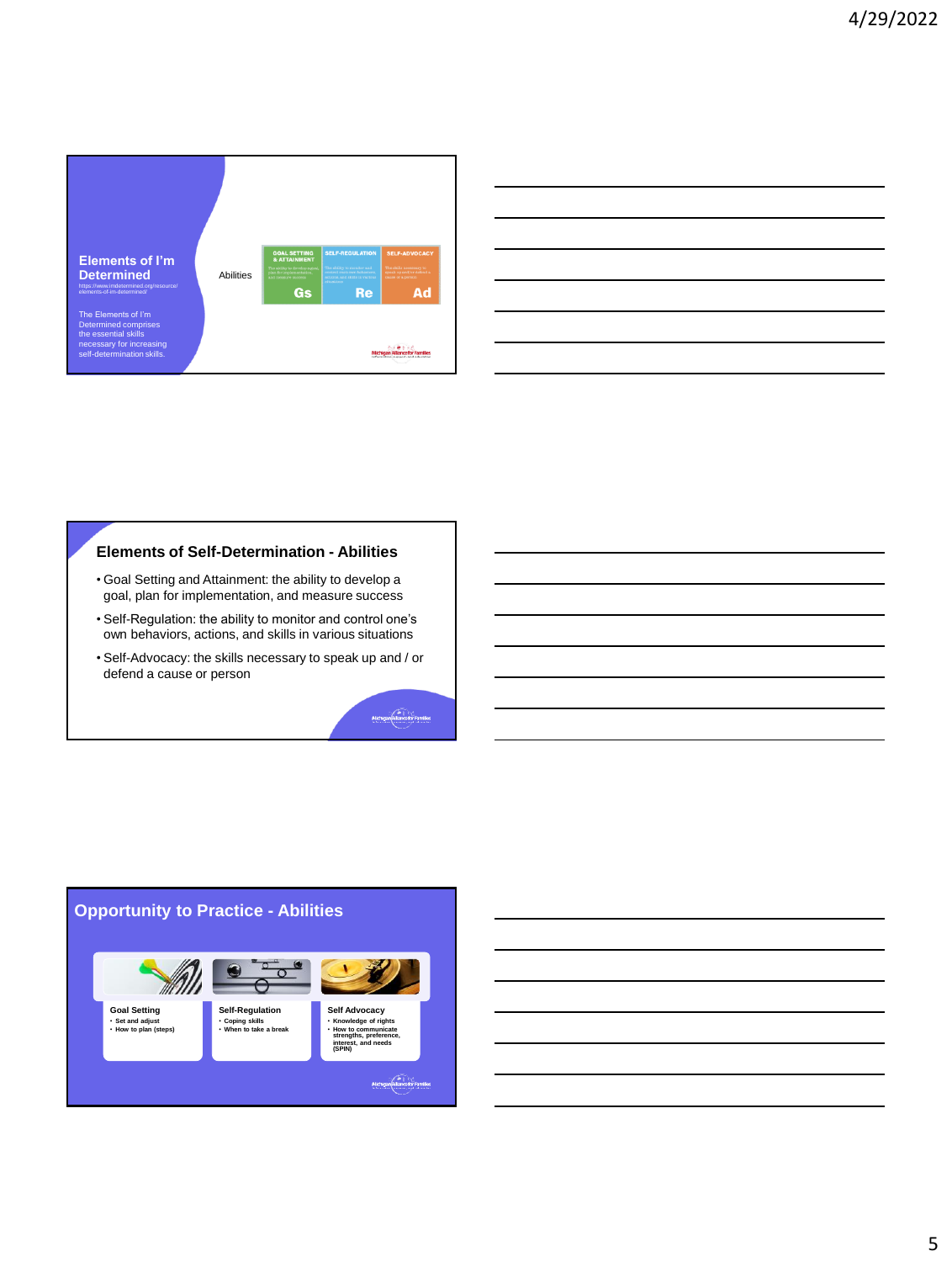| <b>PLAAFP</b>                                    | • Checklist<br>• Experience                                                                               |  |  |
|--------------------------------------------------|-----------------------------------------------------------------------------------------------------------|--|--|
| Goals                                            | • Asking for help<br>• Setting own IEP / transition goals and steps<br>. Teach the tools to use the tools |  |  |
| <b>Supplementary</b><br><b>Aids and Services</b> | • Visual Organizer<br>• SPIN One Pager                                                                    |  |  |
| <b>Abilities in the IEP</b>                      |                                                                                                           |  |  |





- Internal Locus of Control: the belief that one has control over outcomes that are important to their own life
- Self-Efficacy: belief in one's own ability to succeed in specific situations or accomplish specific tasks

Michigan Pillance for Families

• Self-Awareness: understanding of one's own strengths, needs, and abilities

6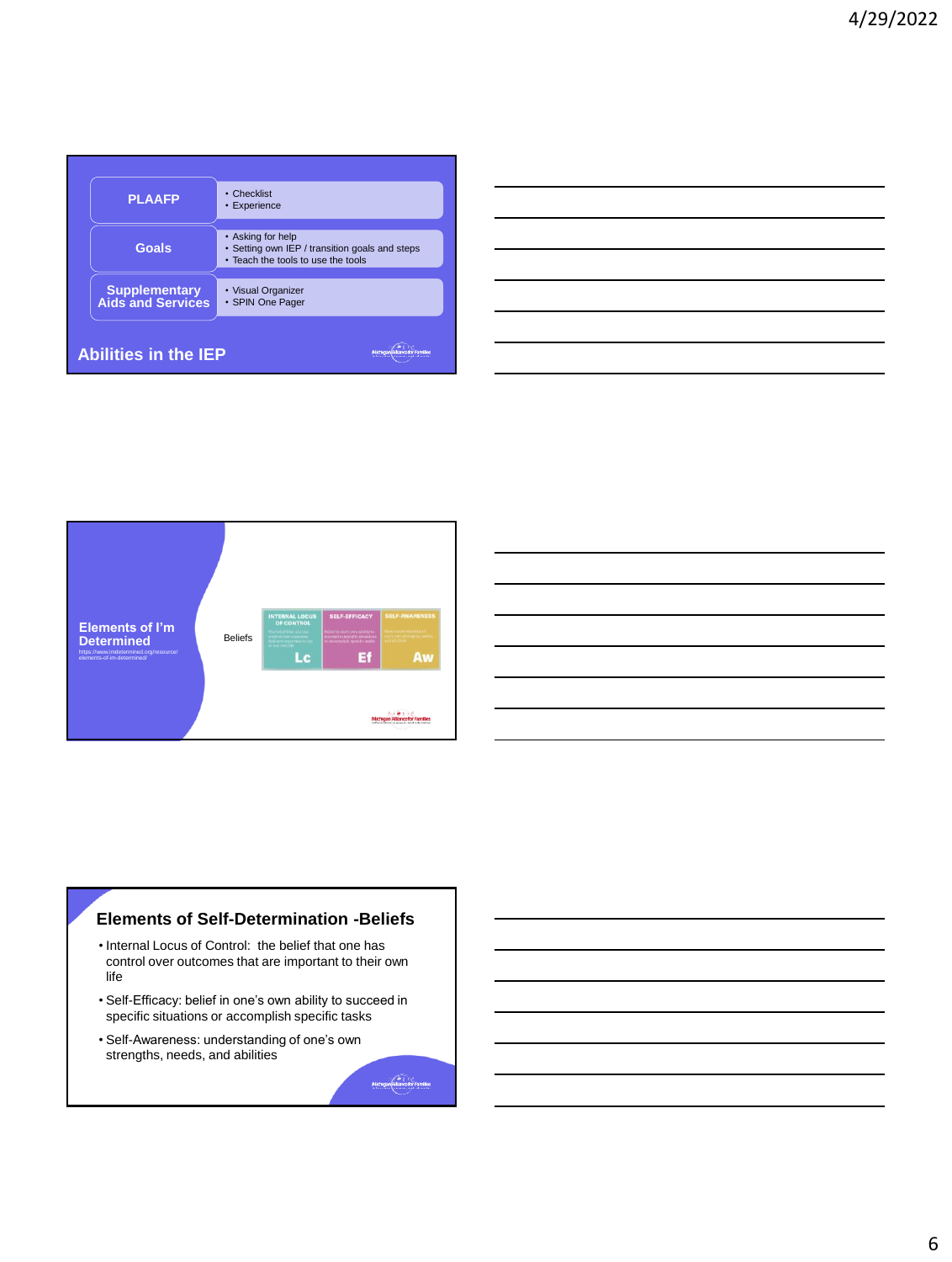#### **Opportunity to Practice - Beliefs** ₿R.  $\mathcal{L}_{\text{max}}$ **Self-Efficacy Self-Awareness Internal Focus of Control** • **Set goals, plan, review** • **Practice! Model!** • **Knowledge your SPIN** • **Practice! Model!** • **PRACTICE! MODEL!** Michigan (Michigan Families





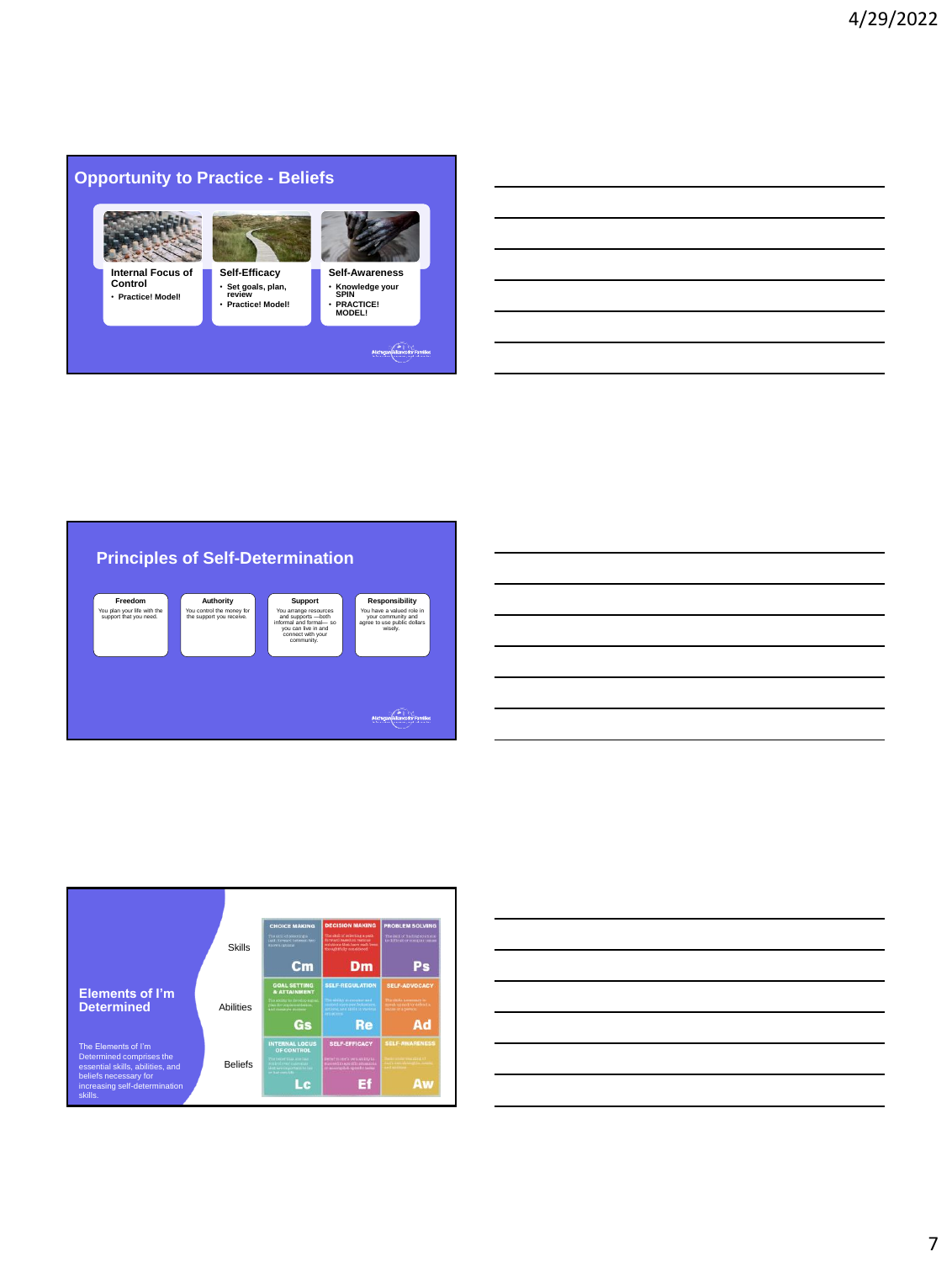### **Self-Determination Checklists**

<u>Self Determination Inventory</u> - Decide Act Believe – Assessment reads aloud, ASL or Spanish –<br>Built in accessibility to defines words, sliders instead of numbers, assessments for students,<br>parents, teachers, or adults (h

I'm <u>Determined Self-Determination Checklist</u> – Two pages – most of the time / sometimes /<br>rarely scale and open questions about goals and understanding rights<br>(https://www.imdetermined.org/wp-<br>content/uploads/2018/01/self

<u>Adolescent Autonomy Checklist</u> – L<mark>ooks at skill areas at home to consider where to focus skill<br>building (Personal, Healthcare, Community, Leisure time, Emergency, Home Maintenance, etc.)<br>(https://www.ohsu.edu/sites/defau</mark>

<u>[Transition Skills Checklist –](https://waismanucedd.wiscweb.wisc.edu/wp-content/uploads/sites/74/2017/05/HTSC.pdf)</u> Broken down by category (Communication, Self-Awareness, Self-<br>Advocacy, Act[iv](https://waismanucedd.wiscweb.wisc.edu/wp-content/uploads/sites/74/2017/05/HTSC.pdf)ities od Daily L∖ving, Safety, Vision / Hearing, etc.)<br>Checklist is yes or no. (https://waismanucedd.wiscweb.wis

Michigan Pillarke for Families



| One-Pager                                                                                                                           | Names<br>Today's Date:                                                                                                                         |                                          |
|-------------------------------------------------------------------------------------------------------------------------------------|------------------------------------------------------------------------------------------------------------------------------------------------|------------------------------------------|
| <b>My Strengths</b>                                                                                                                 | <b>My Interests</b>                                                                                                                            |                                          |
| What do I do well in school?<br>What do I do well at home or in my<br>community?<br>What do other people say are my<br>strengths?   | What do I like to do when I'm not in<br>school?<br>What activities or organizations do I<br>enjoy participating<br>in?<br>What are my hobbies? |                                          |
| <b>My Preferences</b>                                                                                                               | <b>My Needs</b>                                                                                                                                |                                          |
| What works for me? What helps me be<br>Successful?<br>Where do I see myself in the future:<br>Living?<br>Working?<br>Doing for fun? | What are the accommodations that help<br>me?<br>How can others help me?<br>What are some things that are difficult<br>for me?                  | tedoconamies, excluded capital education |

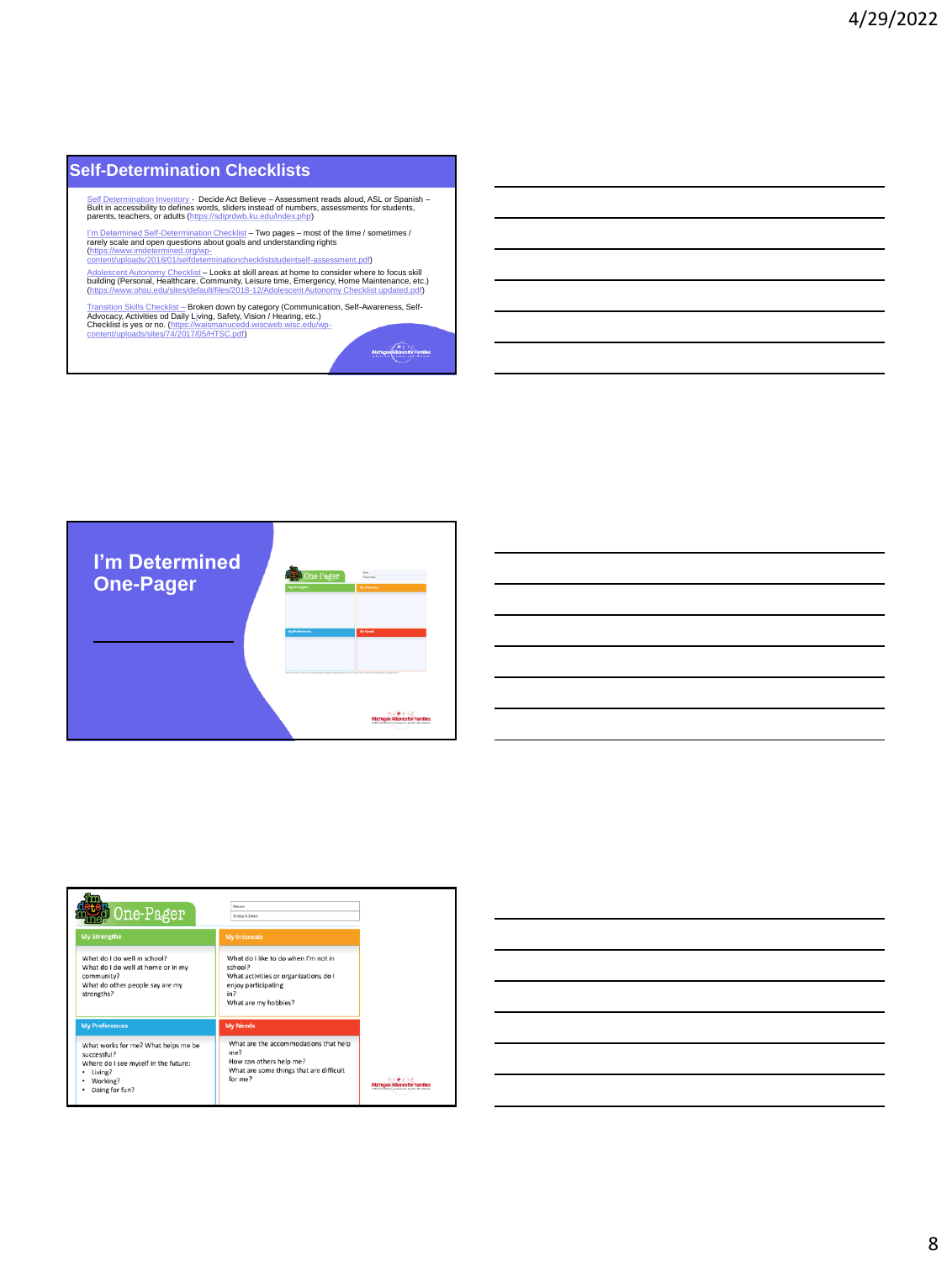



| ________                                                                                                            |  |  |
|---------------------------------------------------------------------------------------------------------------------|--|--|
|                                                                                                                     |  |  |
| _____                                                                                                               |  |  |
| $\overbrace{\hspace{25mm}}^{}$                                                                                      |  |  |
| and the contract of the contract of the contract of the contract of the contract of the contract of the contract of |  |  |
| ,我们的人们就会在这里,我们的人们就会在这里,我们的人们就会在这里,我们的人们就会在这里,我们的人们就会在这里,我们的人们就会在这里,我们的人们就会在这里,我们                                    |  |  |